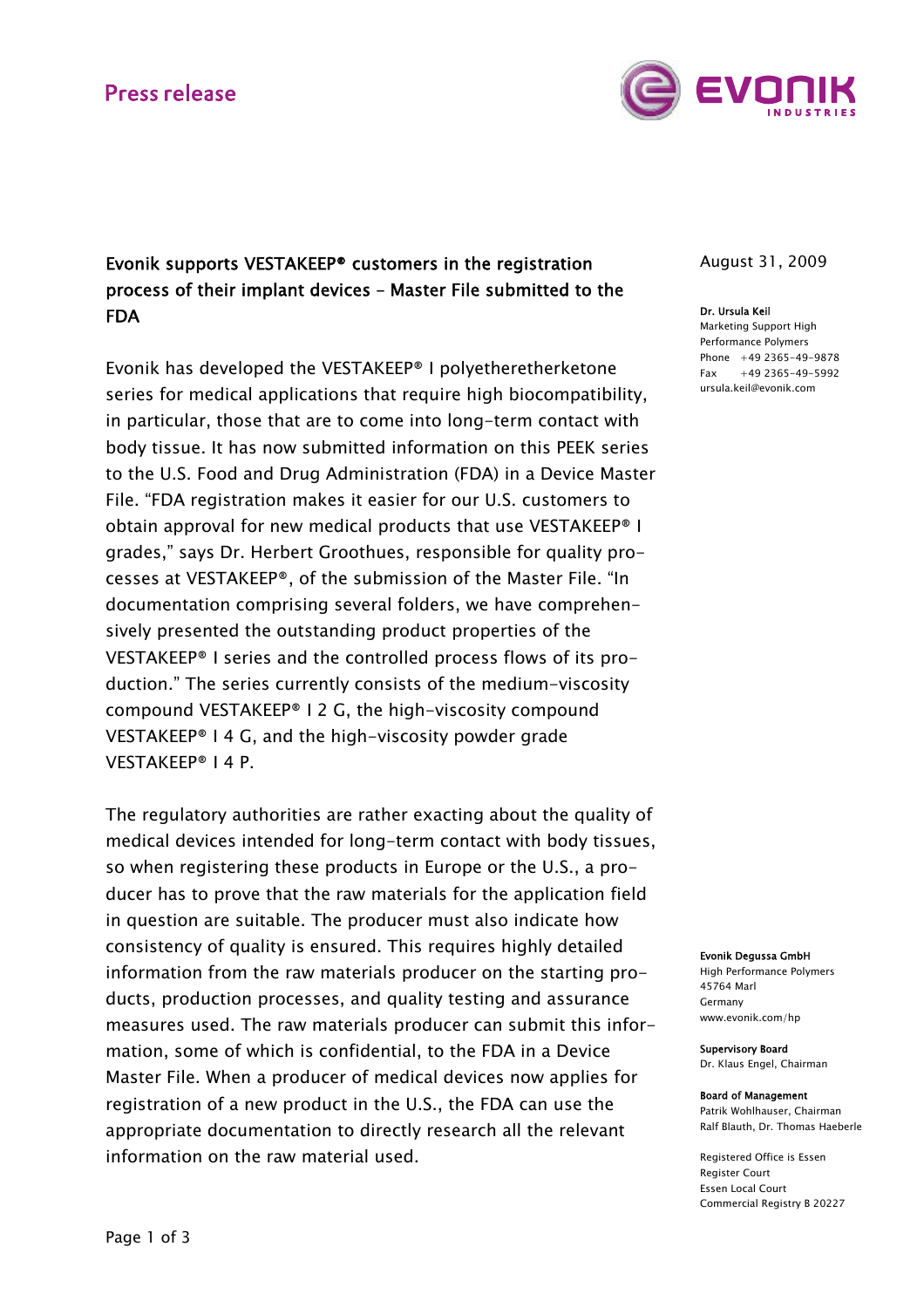# **Press release**



PEEK polymers have been used in implant applications since the mid-1980s. Since 1999, PEEK has been the most important thermoplastic substitute for titanium implants. PEEK owes its excellent biocompatibility mainly to its high resistance to chemicals. The material is inert to body fluids and shows no adverse effects in the standardized biocompatibility tests that have been performed. One of its advantages over titanium is its high elasticcity, which is of the same order as that of bone. This prevents the stress-shielding effect: In contact with the bone, the latter is not entirely shielded from mechanical stress and can therefore retain its strength for many years.

These outstanding material properties and the good processability are the main reasons, why PEEK polymers are increasingly used in implant applications. Typical applications are spinal and orthopedic implants, trauma implants (fixation of bone fractures, replacement of bone fragments) and dental implants.

Evonik's positioning of VESTAKEEP® polymers in the medical devices market makes an important strategic contribution to its marketing of high-performance polymers. Other products for this market segment are in the pipeline. "This underpins our goal of decisively shaping the PEEK market over the long term," says Dirk Heinrich, global director of Marketing & Sales for VESTAKEEP®, looking to the future.

For further information please contact Dr. Herbert Groothues, email: herbert.groothues@evonik.com.

## Figure caption:

Thanks to its outstanding mechanical properties combined with high chemical resistance and excellent biocompatibility, the VESTAKEEP® I series opens up new possibilities in the field of medicine. (Photo: Sebastian Kaulitz / Fotolia.de)

#### Evonik Degussa GmbH

High Performance Polymers 45764 Marl Germany www.evonik.com/hp

Supervisory Board Dr. Klaus Engel, Chairman

#### Board of Management Patrik Wohlhauser, Chairman Ralf Blauth, Dr. Thomas Haeberle

Registered Office is Essen Register Court Essen Local Court Commercial Registry B 20227